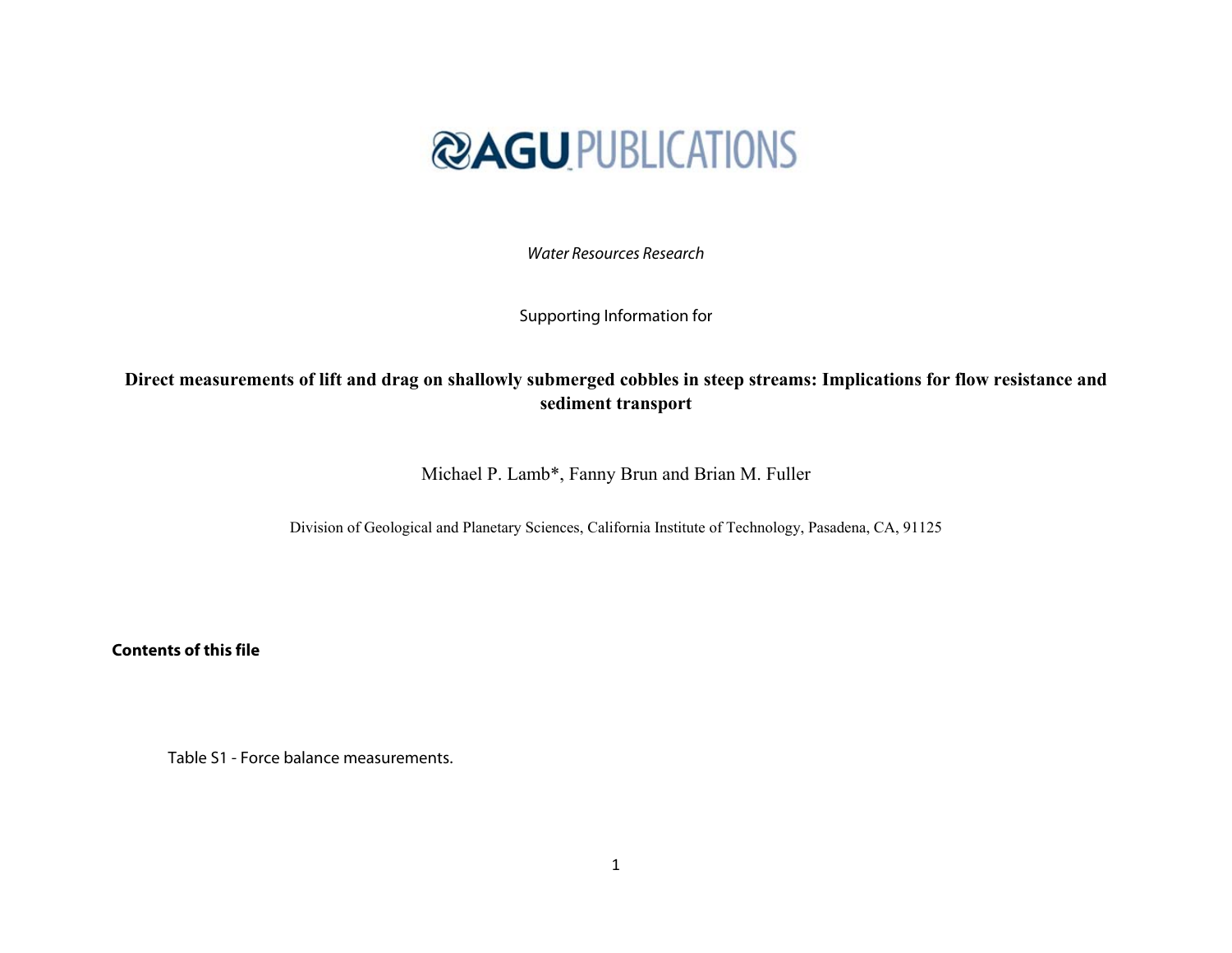| Experiment | Experiment | Particle       | Drag<br>force, $F_D$ | Lift<br>force, $F_L$ | Fluctuating<br>drag, $F_D^+$ | Fluctuating<br>lift, $F_D^+$ | <b>Drag</b><br>coefficient, | Lift<br>coefficient, | Relative<br>submergence,<br>$h/D$ , | Relative<br>particle<br>area,<br>$A_{sub}/A$ | Relative<br>particle<br>volume,<br>$V_{sub}$ / $V$ | Flow<br>velocity at<br>particle,<br>$\langle \overline{u} \rangle$ (m/s) | Particle<br>Reynolds<br>number,<br>$Re_{D}$ |
|------------|------------|----------------|----------------------|----------------------|------------------------------|------------------------------|-----------------------------|----------------------|-------------------------------------|----------------------------------------------|----------------------------------------------------|--------------------------------------------------------------------------|---------------------------------------------|
| number     | set        | number         | (N)                  | (N)                  | (N)                          | (N)                          | $C_D$                       | $C_L$                |                                     |                                              |                                                    |                                                                          |                                             |
| 41         | 8          | 9              | <b>NaN</b>           | 15.55                | 2.30                         | 2.29                         | <b>NaN</b>                  | 0.84                 | 1.68                                | 1.00                                         | 1.00                                               | 3.30                                                                     | $2.5E + 05$                                 |
| 43         | 8          | 3              | NaN                  | 1.44                 | 2.09                         | 2.11                         | NaN                         | 0.07                 | 1.68                                | 1.00                                         | 1.00                                               | 3.41                                                                     | $2.6E + 05$                                 |
| 44         | 8          | 41             | <b>NaN</b>           | 6.68                 | 1.68                         | 2.25                         | <b>NaN</b>                  | 0.30                 | 1.74                                | 1.00                                         | 1.00                                               | 3.69                                                                     | $2.7E + 05$                                 |
| 45         | 8          | 42             | <b>NaN</b>           | 6.68                 | 3.25                         | 3.45                         | <b>NaN</b>                  | 0.18                 | 1.74                                | 1.00                                         | 1.00                                               | 3.72                                                                     | $3.7E + 05$                                 |
| 46         | 8          | 5              | NaN                  | 1.61                 | 5.71                         | 8.14                         | <b>NaN</b>                  | 0.02                 | 1.02                                | 1.00                                         | 1.00                                               | 3.79                                                                     | $4.7E + 05$                                 |
| 47         | 8          | $\overline{7}$ | <b>NaN</b>           | 0.49                 | 1.67                         | 2.13                         | <b>NaN</b>                  | 0.02                 | 1.68                                | 1.00                                         | 1.00                                               | 3.43                                                                     | $2.6E + 05$                                 |
| 48         | 9          | $\overline{7}$ | 1.17                 | $-0.44$              | 0.42                         | 0.19                         | 3.43                        | $-1.29$              | 0.36                                | 0.58                                         | 0.59                                               | 0.59                                                                     | $4.5E + 04$                                 |
| 51         | 9          | $\overline{3}$ | 1.17                 | $-0.40$              | 0.43                         | 0.21                         | 3.38                        | $-1.17$              | 0.36                                | 0.58                                         | 0.60                                               | 0.59                                                                     | $4.5E + 04$                                 |
| 52         | 9          | 41             | 1.09                 | $-0.45$              | 0.46                         | 0.28                         | 4.07                        | $-1.70$              | 0.38                                | 0.44                                         | 0.43                                               | 0.59                                                                     | $4.4E + 04$                                 |
| 53         | 9          | 42             | 2.08                 | $-0.97$              | 0.67                         | 0.33                         | 4.94                        | $-2.31$              | 0.38                                | 0.43                                         | 0.41                                               | 0.59                                                                     | $5.9E + 04$                                 |
| 54         | 9          | 5              | 1.87                 | $-0.66$              | 0.82                         | 0.50                         | 4.55                        | $-1.60$              | 0.22                                | 0.25                                         | 0.22                                               | 0.59                                                                     | 7.4E+04                                     |
| 55         | 9          | 9              | 1.45                 | $-0.70$              | 0.51                         | 0.20                         | 3.90                        | $-1.88$              | 0.36                                | 0.62                                         | 0.64                                               | 0.59                                                                     | $4.5E + 04$                                 |
| 67         | 11         | 3              | 2.81                 | 2.05                 | 0.72                         | 0.68                         | 0.43                        | 0.32                 | 0.96                                | 1.00                                         | 1.00                                               | 1.96                                                                     | $1.5E + 05$                                 |
| 68         | 11         | 41             | 2.96                 | 2.34                 | 0.84                         | 0.92                         | 0.48                        | 0.38                 | 0.99                                | 1.00                                         | 1.00                                               | 1.96                                                                     | $1.5E + 05$                                 |
| 69         | 11         | 42             | 8.65                 | 0.47                 | 1.31                         | 0.98                         | 0.84                        | 0.05                 | 0.99                                | 1.00                                         | 1.00                                               | 1.96                                                                     | $1.9E + 05$                                 |
| 70         | 11         | 5              | 10.95                | $-4.55$              | 2.58                         | 1.31                         | 0.89                        | $-0.37$              | 0.58                                | 0.70                                         | 0.73                                               | 1.96                                                                     | $2.4E + 05$                                 |
| 71         | 11         | 6              | 28.58                | $-11.52$             | 4.94                         | 4.47                         | 1.63                        | $-0.66$              | 0.33                                | 0.33                                         | 0.30                                               | 1.96                                                                     | $4.3E + 05$                                 |
| 72         | 11         | $\overline{7}$ | 2.84                 | 1.98                 | 0.73                         | 0.67                         | 0.44                        | 0.30                 | 0.96                                | 1.00                                         | 1.00                                               | 1.96                                                                     | $1.5E + 05$                                 |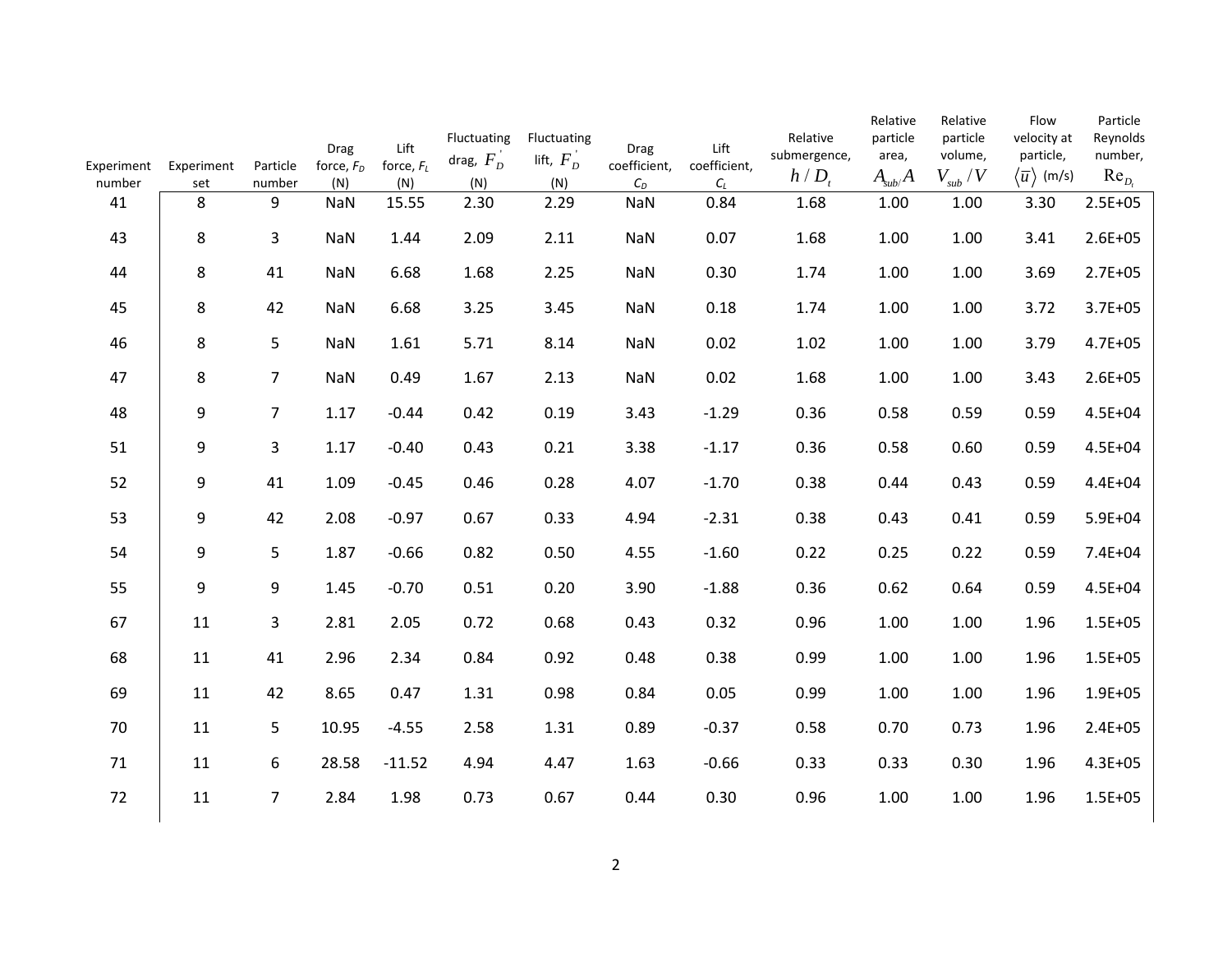| 73 | 11 | 8              | 28.80    | $-11.42$ | 5.07 | 4.63  | 1.68 | $-0.67$ | 0.33 | 0.32 | 0.29 | 1.96 | 4.3E+05     |
|----|----|----------------|----------|----------|------|-------|------|---------|------|------|------|------|-------------|
| 75 | 12 | $\mathbf{3}$   | 3.62     | 5.12     | 1.45 | 1.41  | 0.28 | 0.40    | 1.38 | 1.00 | 1.00 | 2.75 | $2.1E + 05$ |
| 76 | 12 | 41             | 3.36     | 6.63     | 1.30 | 1.74  | 0.27 | 0.54    | 1.43 | 1.00 | 1.00 | 2.75 | $2.0E + 05$ |
| 77 | 12 | 42             | 15.33    | 0.81     | 2.42 | 2.21  | 0.75 | 0.04    | 1.43 | 1.00 | 1.00 | 2.75 | $2.7E + 05$ |
| 78 | 12 | 5              | 19.24    | $-2.20$  | 3.66 | 3.60  | 0.58 | $-0.07$ | 0.84 | 0.96 | 0.98 | 2.75 | $3.4E + 05$ |
| 79 | 12 | $\overline{7}$ | 3.67     | 5.03     | 1.33 | 1.44  | 0.29 | 0.39    | 1.38 | 1.00 | 1.00 | 2.75 | $2.1E + 05$ |
| 80 | 12 | 9              | 3.71     | 5.12     | 1.69 | 1.48  | 0.29 | 0.40    | 1.38 | 1.00 | 1.00 | 2.75 | $2.1E + 05$ |
| 81 | 11 | 9              | 2.96     | 1.87     | 0.86 | 0.71  | 0.46 | 0.29    | 0.96 | 1.00 | 1.00 | 1.96 | $1.5E + 05$ |
| 83 | 13 | $\mathbf{3}$   | 1.74     | 5.91     | 1.99 | 1.58  | 0.14 | 0.47    | 2.01 | 1.00 | 1.00 | 2.51 | $1.9E + 05$ |
| 84 | 13 | 41             | 0.66     | 7.68     | 0.95 | 1.41  | 0.04 | 0.51    | 2.08 | 1.00 | 1.00 | 2.82 | $2.1E + 05$ |
| 85 | 13 | 42             | 11.00    | 2.21     | 1.87 | 2.10  | 0.43 | 0.09    | 2.08 | 1.00 | 1.00 | 2.86 | $2.8E + 05$ |
| 86 | 13 | 5              | 13.68    | 27.13    | 2.57 | 4.13  | 0.26 | 0.51    | 1.22 | 1.00 | 1.00 | 3.15 | $3.9E + 05$ |
| 87 | 13 | 6              | 57.23    | $-14.87$ | 4.74 | 12.42 | 0.45 | $-0.12$ | 0.70 | 0.78 | 0.82 | 3.15 | $6.9E + 05$ |
| 88 | 13 | $\overline{7}$ | 1.02     | 5.26     | 1.08 | 1.55  | 0.08 | 0.42    | 2.01 | 1.00 | 1.00 | 2.53 | $1.9E + 05$ |
| 89 | 13 | 8              | 57.35    | $-15.83$ | 4.94 | 12.14 | 0.46 | $-0.13$ | 0.70 | 0.77 | 0.81 | 3.15 | $6.9E + 05$ |
| 90 | 13 | 9              | $1.01\,$ | 5.09     | 1.54 | 1.63  | 0.09 | 0.44    | 2.01 | 1.00 | 1.00 | 2.41 | $1.8E + 05$ |
| 92 | 14 | $\mathbf{3}$   | 0.81     | 5.62     | 1.30 | 1.14  | 0.07 | 0.48    | 1.48 | 1.00 | 1.00 | 2.43 | $1.9E + 05$ |
| 93 | 14 | 41             | 1.18     | $-0.69$  | 1.63 | 4.89  | 0.09 | $-0.05$ | 1.53 | 1.00 | 1.00 | 2.59 | $1.9E + 05$ |
| 94 | 14 | 42             | 9.31     | 1.72     | 1.33 | 1.67  | 0.44 | 0.08    | 1.53 | 1.00 | 1.00 | 2.59 | $2.6E + 05$ |
| 95 | 14 | 5              | 9.55     | 11.42    | 2.82 | 3.98  | 0.27 | 0.32    | 0.90 | 1.00 | 1.00 | 2.59 | $3.2E + 05$ |
|    |    |                |          |          |      |       |      |         |      |      |      |      |             |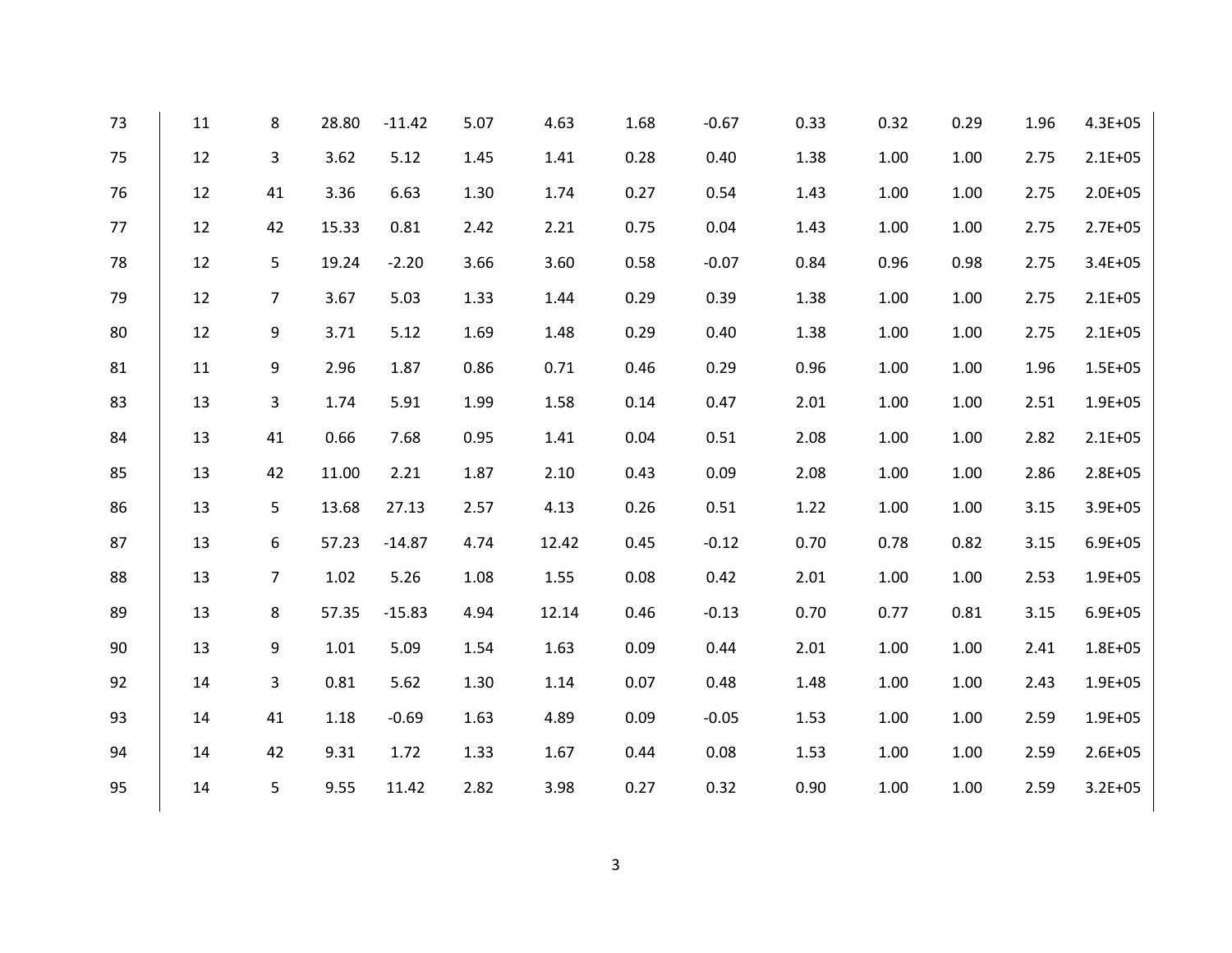| 96  | 14 | 6              | 43.13 | $-30.65$ | 3.72       | 4.45       | 0.71       | $-0.50$  | 0.52 | 0.56 | 0.57 | 2.59 | $5.7E + 05$ |
|-----|----|----------------|-------|----------|------------|------------|------------|----------|------|------|------|------|-------------|
| 97  | 14 | $\overline{7}$ | 0.77  | 5.52     | 0.83       | 1.13       | 0.07       | 0.47     | 1.48 | 1.00 | 1.00 | 2.45 | $1.9E + 05$ |
| 98  | 14 | 8              | 43.42 | $-31.74$ | 4.00       | 4.65       | 0.73       | $-0.53$  | 0.52 | 0.55 | 0.56 | 2.59 | $5.7E + 05$ |
| 99  | 14 | 9              | 0.78  | 5.21     | 0.93       | 1.14       | 0.07       | 0.48     | 1.48 | 1.00 | 1.00 | 2.33 | $1.8E + 05$ |
| 101 | 15 | 3              | NaN   | $-0.32$  | NaN        | NaN        | <b>NaN</b> | $-5.21$  | 0.36 | 0.57 | 0.59 | 0.23 | $1.8E + 04$ |
| 103 | 15 | 42             | 0.31  | $-0.45$  | NaN        | NaN        | 3.93       | $-5.64$  | 0.37 | 0.42 | 0.40 | 0.23 | $2.3E + 04$ |
| 104 | 15 | 5              | NaN   | $-0.49$  | <b>NaN</b> | <b>NaN</b> | <b>NaN</b> | $-6.65$  | 0.22 | 0.25 | 0.21 | 0.23 | 2.9E+04     |
| 106 | 15 | $\overline{7}$ | NaN   | $-0.42$  | NaN        | NaN        | <b>NaN</b> | $-6.82$  | 0.36 | 0.57 | 0.58 | 0.23 | $1.8E + 04$ |
| 108 | 15 | 9              | NaN   | $-0.71$  | NaN        | NaN        | <b>NaN</b> | $-10.62$ | 0.36 | 0.61 | 0.63 | 0.23 | $1.8E + 04$ |
| 110 | 16 | 3              | 0.37  | 1.34     | 0.54       | 0.50       | 0.18       | 0.64     | 3.49 | 1.00 | 1.00 | 0.97 | 7.4E+04     |
| 111 | 16 | 41             | NaN   | 1.73     | 0.39       | 0.49       | <b>NaN</b> | 0.65     | 3.62 | 1.00 | 1.00 | 1.12 | 8.3E+04     |
| 112 | 16 | 42             | 2.37  | 0.40     | 0.64       | 0.62       | 0.51       | 0.09     | 3.62 | 1.00 | 1.00 | 1.14 | $1.1E + 05$ |
| 113 | 16 | 5              | 2.79  | 6.14     | 0.76       | 1.53       | 0.26       | 0.56     | 2.13 | 1.00 | 1.00 | 1.35 | $1.7E + 05$ |
| 114 | 16 | 6              | 17.00 | 20.26    | 2.21       | 4.06       | 0.32       | 0.38     | 1.22 | 1.00 | 1.00 | 1.70 | $3.7E + 05$ |
| 115 | 16 | $\overline{7}$ | 0.38  | 1.27     | 0.36       | 0.48       | 0.18       | 0.60     | 3.49 | 1.00 | 1.00 | 0.97 | 7.4E+04     |
| 116 | 16 | 8              | 16.82 | 19.35    | 2.35       | 4.12       | 0.31       | 0.36     | 1.22 | 1.00 | 1.00 | 1.71 | $3.7E + 05$ |
| 117 | 16 | 9              | 0.33  | 1.08     | 0.44       | 0.43       | 0.18       | 0.57     | 3.49 | 1.00 | 1.00 | 0.92 | 7.0E+04     |
| 118 | 16 | 10             | 7.80  | 6.87     | 1.41       | 1.60       | 0.41       | 0.36     | 1.65 | 1.00 | 1.00 | 1.38 | $2.2E + 05$ |
| 119 | 16 | 11             | 8.43  | 1.58     | 1.61       | 1.09       | 0.49       | 0.09     | 1.75 | 1.00 | 1.00 | 1.38 | $2.1E + 05$ |
| 120 | 16 | 12             | 14.11 | 2.94     | 2.18       | 1.37       | 0.49       | 0.10     | 1.50 | 1.00 | 1.00 | 1.54 | $2.7E + 05$ |
|     |    |                |       |          |            |            |            |          |      |      |      |      |             |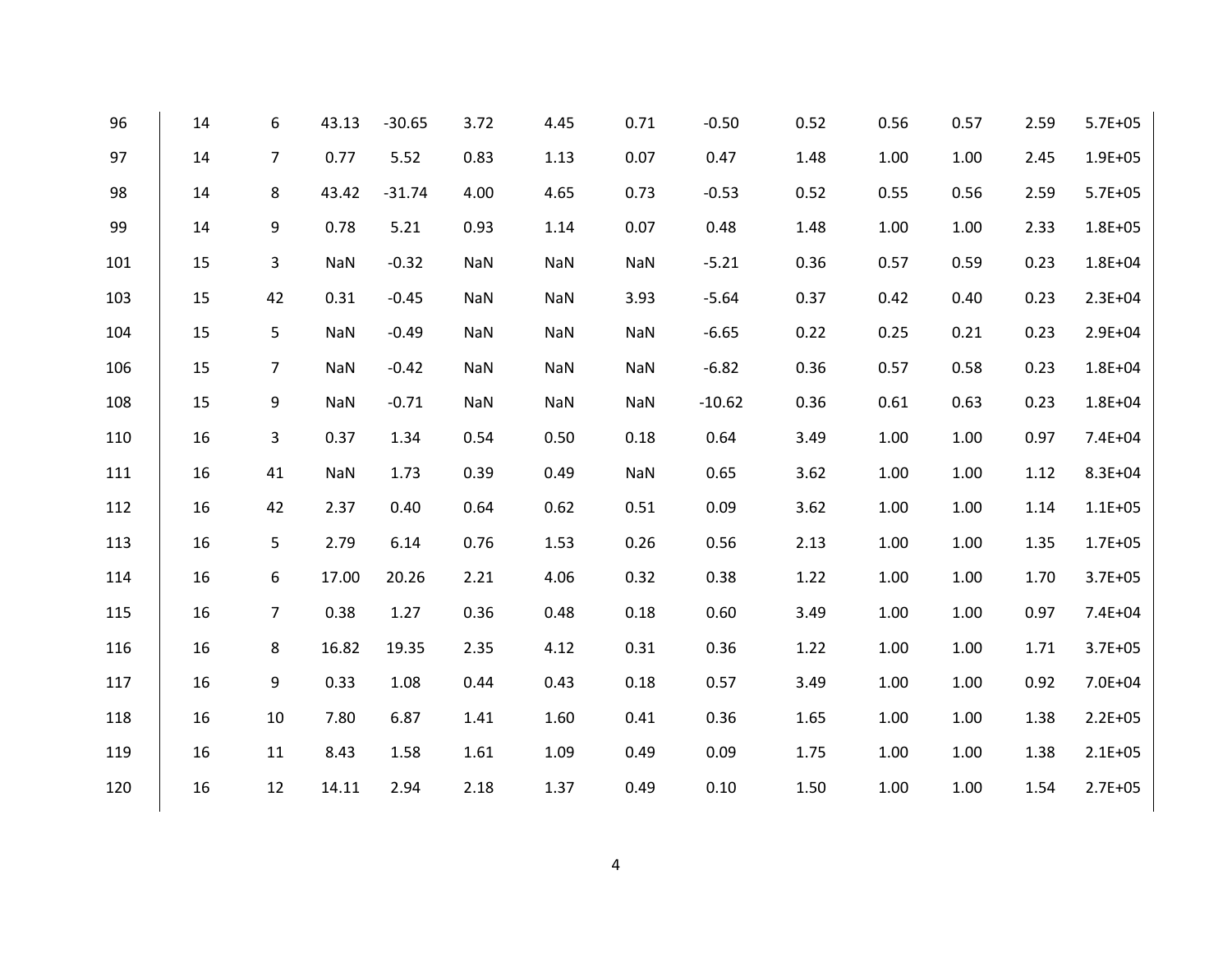| 121 | 16 | 13             | 16.85      | 7.27       | 2.13 | 1.81  | 0.38       | 0.16       | 1.31 | 1.00 | 1.00 | 1.67 | $3.4E + 05$ |
|-----|----|----------------|------------|------------|------|-------|------------|------------|------|------|------|------|-------------|
| 123 | 17 | $\mathbf{3}$   | NaN        | 1.05       | 0.22 | 0.33  | <b>NaN</b> | 0.58       | 2.57 | 1.00 | 1.00 | 0.90 | $6.8E + 04$ |
| 124 | 17 | 41             | <b>NaN</b> | 1.44       | 0.24 | 0.36  | <b>NaN</b> | 0.62       | 2.67 | 1.00 | 1.00 | 1.05 | 7.8E+04     |
| 125 | 17 | 42             | 2.05       | 0.50       | 0.50 | 0.50  | 0.51       | 0.13       | 2.67 | 1.00 | 1.00 | 1.06 | $1.1E + 05$ |
| 126 | 17 | 5              | 2.02       | 4.95       | 0.48 | 1.05  | 0.21       | 0.52       | 1.57 | 1.00 | 1.00 | 1.25 | $1.6E + 05$ |
| 127 | 17 | 6              | 8.51       | $-17.58$   | 7.06 | 25.63 | 0.21       | $-0.44$    | 0.90 | 0.97 | 0.99 | 1.51 | $3.3E + 05$ |
| 128 | 17 | $\overline{7}$ | <b>NaN</b> | 1.00       | 0.22 | 0.33  | <b>NaN</b> | 0.54       | 2.57 | 1.00 | 1.00 | 0.91 | $6.9E + 04$ |
| 129 | 17 | 8              | 15.06      | 8.46       | 1.57 | 2.56  | 0.38       | 0.21       | 0.90 | 0.96 | 0.98 | 1.51 | $3.3E + 05$ |
| 130 | 17 | 9              | <b>NaN</b> | 0.86       | 0.22 | 0.32  | NaN        | 0.53       | 2.57 | 1.00 | 1.00 | 0.85 | $6.5E + 04$ |
| 131 | 17 | 10             | 6.29       | 4.57       | 0.87 | 1.17  | 0.38       | 0.28       | 1.22 | 1.00 | 1.00 | 1.28 | $2.1E + 05$ |
| 132 | 17 | 11             | 6.66       | 0.90       | 1.03 | 0.82  | 0.45       | 0.06       | 1.29 | 1.00 | 1.00 | 1.29 | $2.0E + 05$ |
| 133 | 17 | 12             | 10.58      | 1.93       | 1.23 | 1.14  | 0.43       | 0.08       | 1.11 | 1.00 | 1.00 | 1.42 | $2.5E + 05$ |
| 134 | 17 | 13             | 14.33      | 4.37       | 1.38 | 1.57  | 0.40       | 0.12       | 0.97 | 1.00 | 1.00 | 1.51 | $3.1E + 05$ |
| 136 | 18 | 3              | <b>NaN</b> | 0.62       | 0.13 | 0.19  | <b>NaN</b> | 0.55       | 1.86 | 1.00 | 1.00 | 0.71 | $5.4E + 04$ |
| 137 | 18 | 41             | <b>NaN</b> | 0.91       | 0.13 | 0.20  | NaN        | 0.64       | 1.92 | 1.00 | 1.00 | 0.82 | $6.1E + 04$ |
| 138 | 18 | 42             | 1.51       | <b>NaN</b> | 0.26 | 0.33  | 0.62       | <b>NaN</b> | 1.92 | 1.00 | 1.00 | 0.83 | $8.2E + 04$ |
| 139 | 18 | 5              | 1.99       | 2.89       | 0.29 | 0.55  | 0.34       | 0.49       | 1.13 | 1.00 | 1.00 | 0.99 | $1.2E + 05$ |
| 140 | 18 | 6              | 18.20      | $-4.73$    | 1.82 | 2.35  | 1.15       | $-0.30$    | 0.65 | 0.72 | 0.76 | 1.09 | $2.4E + 05$ |
| 141 | 18 | $\overline{7}$ | <b>NaN</b> | 0.55       | 0.14 | 0.21  | NaN        | 0.47       | 1.86 | 1.00 | 1.00 | 0.72 | $5.5E + 04$ |
| 142 | 18 | 8              | 18.46      | $-4.62$    | 1.92 | 2.39  | 1.18       | $-0.30$    | 0.65 | 0.71 | 0.75 | 1.09 | $2.4E + 05$ |
|     |    |                |            |            |      |       |            |            |      |      |      |      |             |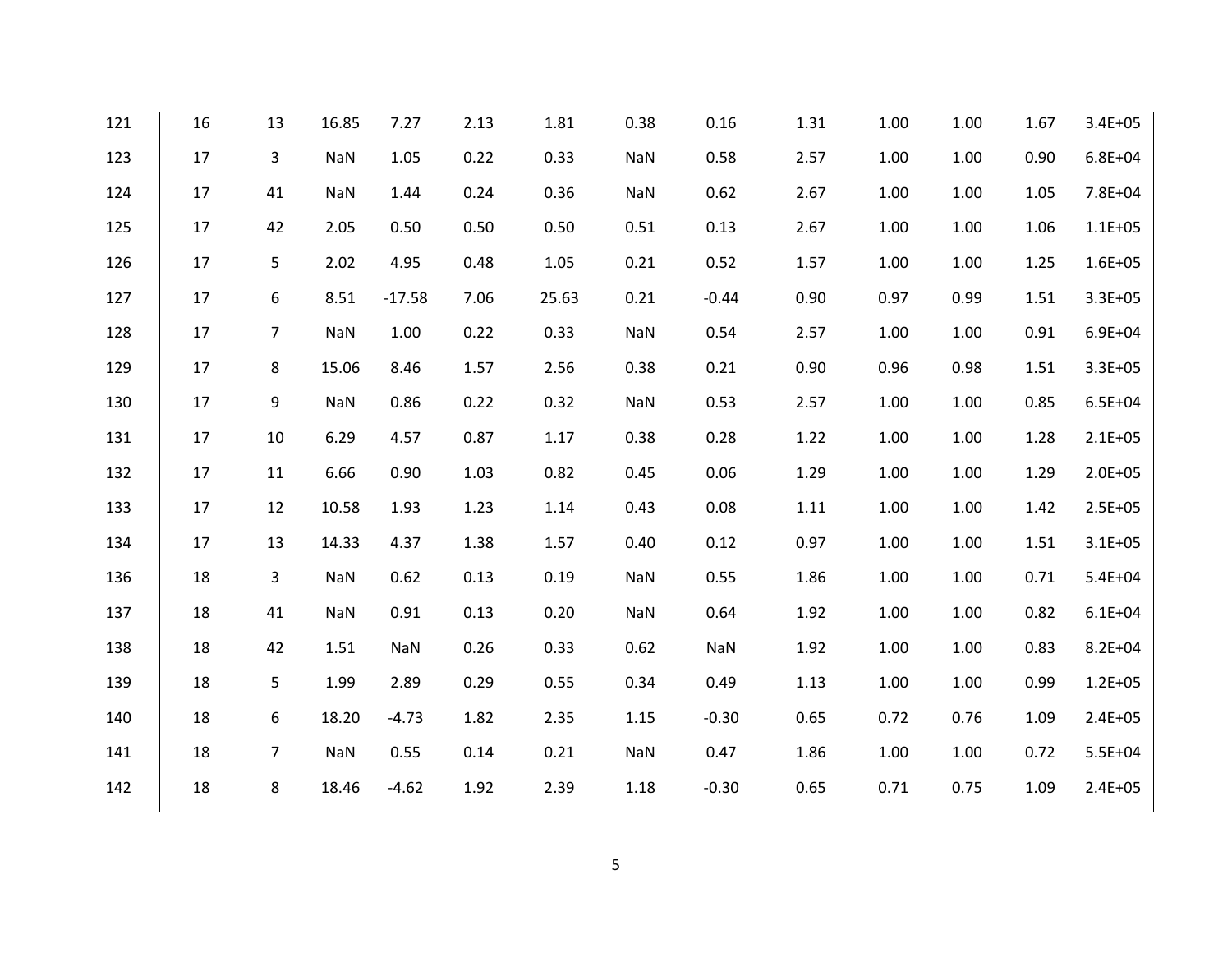| 143 | 18 | 9              | NaN   | 0.47     | 0.14 | 0.20 | NaN  | 0.45       | 1.86 | 1.00 | 1.00 | 0.68 | $5.2E + 04$ |
|-----|----|----------------|-------|----------|------|------|------|------------|------|------|------|------|-------------|
| 144 | 18 | 10             | 6.29  | 1.21     | 0.52 | 0.69 | 0.61 | 0.12       | 0.88 | 1.00 | 1.00 | 1.01 | $1.6E + 05$ |
| 145 | 18 | 11             | 5.05  | 0.38     | 0.45 | 0.52 | 0.55 | 0.04       | 0.93 | 1.00 | 1.00 | 1.01 | $1.5E + 05$ |
| 146 | 18 | 12             | 9.86  | $-0.59$  | 1.02 | 0.94 | 0.75 | $-0.04$    | 0.80 | 0.92 | 0.95 | 1.09 | $1.9E + 05$ |
| 147 | 18 | 13             | 15.62 | $-2.03$  | 2.52 | 1.71 | 1.06 | $-0.14$    | 0.70 | 0.78 | 0.81 | 1.09 | $2.2E + 05$ |
| 151 | 19 | 42             | 0.78  | NaN      | 0.12 | 0.10 | 1.32 | <b>NaN</b> | 0.97 | 1.00 | 1.00 | 0.41 | $4.1E + 04$ |
| 152 | 19 | 5              | 1.88  | $-0.49$  | 0.19 | 0.13 | 2.71 | $-0.70$    | 0.57 | 0.69 | 0.72 | 0.41 | $5.1E + 04$ |
| 153 | 19 | 6              | 2.31  | $-1.57$  | 0.23 | 0.28 | 2.35 | $-1.59$    | 0.33 | 0.32 | 0.29 | 0.41 | 8.9E+04     |
| 155 | 19 | 8              | 2.36  | $-1.35$  | 0.23 | 0.25 | 2.47 | $-1.42$    | 0.33 | 0.31 | 0.28 | 0.41 | 8.9E+04     |
| 157 | 19 | 10             | 3.88  | 2.81     | 0.22 | 0.28 | 3.96 | 2.87       | 0.44 | 0.58 | 0.60 | 0.41 | $6.6E + 04$ |
| 158 | 19 | 11             | 2.09  | $-1.35$  | 0.19 | 0.15 | 2.35 | $-1.52$    | 0.47 | 0.60 | 0.62 | 0.41 | $6.2E + 04$ |
| 159 | 19 | 12             | 2.50  | $-1.36$  | 0.21 | 0.19 | 2.71 | $-1.47$    | 0.40 | 0.46 | 0.45 | 0.41 | $7.2E + 04$ |
| 160 | 19 | 13             | 2.47  | $-0.33$  | 0.22 | 0.22 | 2.67 | $-0.36$    | 0.35 | 0.35 | 0.32 | 0.41 | 8.3E+04     |
| 162 | 20 | 3              | 0.69  | 3.77     | 0.51 | 0.74 | 0.11 | 0.58       | 1.13 | 1.00 | 1.00 | 1.81 | $1.4E + 05$ |
| 163 | 20 | 41             | 0.81  | 3.67     | 0.62 | 0.73 | 0.13 | 0.59       | 1.17 | 1.00 | 1.00 | 1.81 | $1.3E + 05$ |
| 164 | 20 | 42             | 5.33  | 1.48     | 0.81 | 1.13 | 0.52 | 0.14       | 1.17 | 1.00 | 1.00 | 1.81 | $1.8E + 05$ |
| 165 | 20 | 5              | 7.69  | $-1.96$  | 1.56 | 1.42 | 0.54 | $-0.14$    | 0.69 | 0.82 | 0.86 | 1.81 | $2.3E + 05$ |
| 166 | 20 | 6              | 24.03 | $-16.85$ | 2.65 | 2.79 | 1.12 | $-0.79$    | 0.39 | 0.40 | 0.39 | 1.81 | $3.9E + 05$ |
| 167 | 20 | $\overline{7}$ | 0.71  | 3.58     | 0.50 | 0.70 | 0.11 | 0.55       | 1.13 | 1.00 | 1.00 | 1.81 | $1.4E + 05$ |
| 168 | 20 | 8              | 24.24 | $-17.10$ | 2.70 | 2.90 | 1.16 | $-0.82$    | 0.39 | 0.39 | 0.38 | 1.81 | $3.9E + 05$ |
|     |    |                |       |          |      |      |      |            |      |      |      |      |             |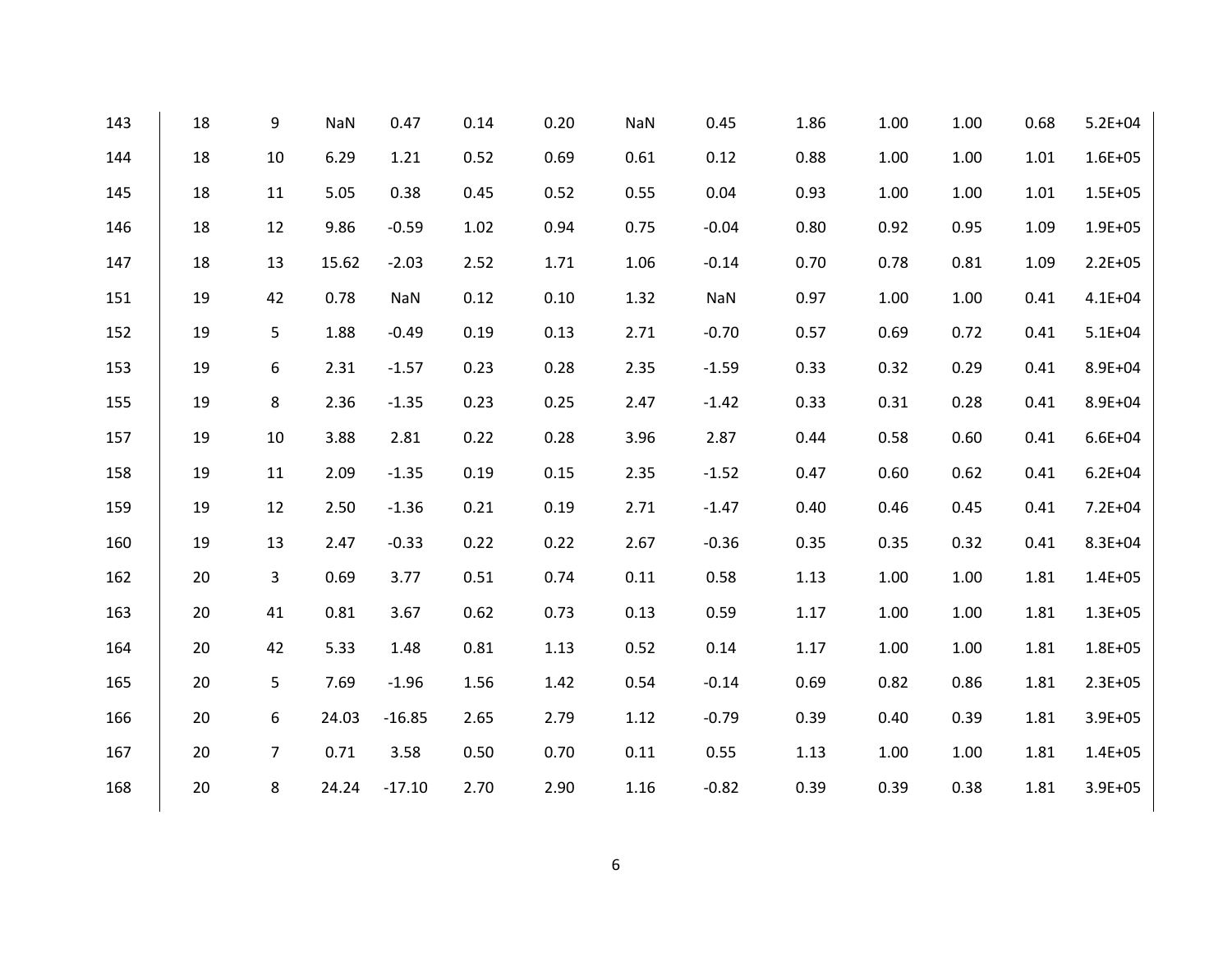| 169 | 20 | 9              | 0.74       | 3.13     | 0.59 | 0.72 | 0.12 | 0.48    | 1.13 | 1.00 | 1.00 | 1.81 | $1.4E + 05$ |
|-----|----|----------------|------------|----------|------|------|------|---------|------|------|------|------|-------------|
| 170 | 20 | 10             | 15.27      | $-7.49$  | 2.02 | 1.42 | 0.76 | $-0.37$ | 0.53 | 0.70 | 0.73 | 1.81 | $2.9E + 05$ |
| 171 | 20 | 11             | 14.59      | $-7.23$  | 1.83 | 1.21 | 0.79 | $-0.39$ | 0.56 | 0.72 | 0.75 | 1.81 | $2.8E + 05$ |
| 172 | 20 | 12             | 19.90      | $-8.48$  | 2.74 | 1.40 | 1.02 | $-0.43$ | 0.48 | 0.56 | 0.57 | 1.81 | $3.2E + 05$ |
| 173 | 20 | 13             | 24.17      | $-7.46$  | 3.49 | 2.00 | 1.20 | $-0.37$ | 0.42 | 0.44 | 0.43 | 1.81 | $3.7E + 05$ |
| 175 | 21 | 3              | <b>NaN</b> | 3.86     | 0.95 | 0.92 | NaN  | 0.48    | 1.74 | 1.00 | 1.00 | 1.95 | $1.5E + 05$ |
| 176 | 21 | 41             | <b>NaN</b> | 4.32     | 0.46 | 0.73 | NaN  | 0.48    | 1.80 | 1.00 | 1.00 | 2.10 | $1.6E + 05$ |
| 177 | 21 | 42             | 6.05       | 1.48     | 0.93 | 1.30 | 0.41 | 0.10    | 1.80 | 1.00 | 1.00 | 2.10 | $2.1E + 05$ |
| 178 | 21 | 5              | 6.31       | 12.79    | 1.59 | 2.33 | 0.25 | 0.51    | 1.06 | 1.00 | 1.00 | 2.10 | $2.6E + 05$ |
| 179 | 21 | 6              | 31.02      | $-11.72$ | 2.42 | 4.01 | 0.60 | $-0.23$ | 0.61 | 0.67 | 0.70 | 2.10 | $4.6E + 05$ |
| 180 | 21 | $\overline{7}$ | <b>NaN</b> | 3.62     | 0.52 | 0.92 | NaN  | 0.44    | 1.74 | 1.00 | 1.00 | 1.96 | $1.5E + 05$ |
| 181 | 21 | 8              | 30.26      | $-18.64$ | 2.43 | 4.01 | 0.59 | $-0.37$ | 0.61 | 0.66 | 0.69 | 2.10 | $4.6E + 05$ |
| 182 | 21 | 9              | 0.32       | 3.30     | 0.57 | 0.82 | 0.04 | 0.44    | 1.74 | 1.00 | 1.00 | 1.89 | $1.4E + 05$ |
| 183 | 21 | 10             | 16.95      | 3.88     | 2.74 | 6.11 | 0.41 | 0.09    | 0.82 | 0.98 | 0.99 | 2.10 | $3.4E + 05$ |
| 184 | 21 | 11             | 16.63      | 2.45     | 1.85 | 2.42 | 0.45 | 0.07    | 0.87 | 0.99 | 1.00 | 2.10 | $3.2E + 05$ |
| 185 | 21 | 12             | 24.53      | $-4.42$  | 2.23 | 2.83 | 0.56 | $-0.10$ | 0.75 | 0.87 | 0.91 | 2.10 | $3.7E + 05$ |
| 186 | 21 | 13             | 30.05      | $-8.03$  | 2.94 | 3.45 | 0.62 | $-0.17$ | 0.65 | 0.72 | 0.76 | 2.10 | $4.3E + 05$ |
| 188 | 22 | 3              | <b>NaN</b> | 3.94     | 0.63 | 1.12 | NaN  | 0.49    | 2.08 | 1.00 | 1.00 | 1.94 | $1.5E + 05$ |
| 189 | 22 | 41             | NaN        | 4.58     | 0.57 | 0.93 | NaN  | 0.50    | 2.15 | 1.00 | 1.00 | 2.13 | $1.6E + 05$ |
| 190 | 22 | 42             | 6.37       | 1.07     | 1.17 | 1.44 | 0.41 | 0.07    | 2.15 | 1.00 | 1.00 | 2.15 | $2.1E + 05$ |
|     |    |                |            |          |      |      |      |         |      |      |      |      |             |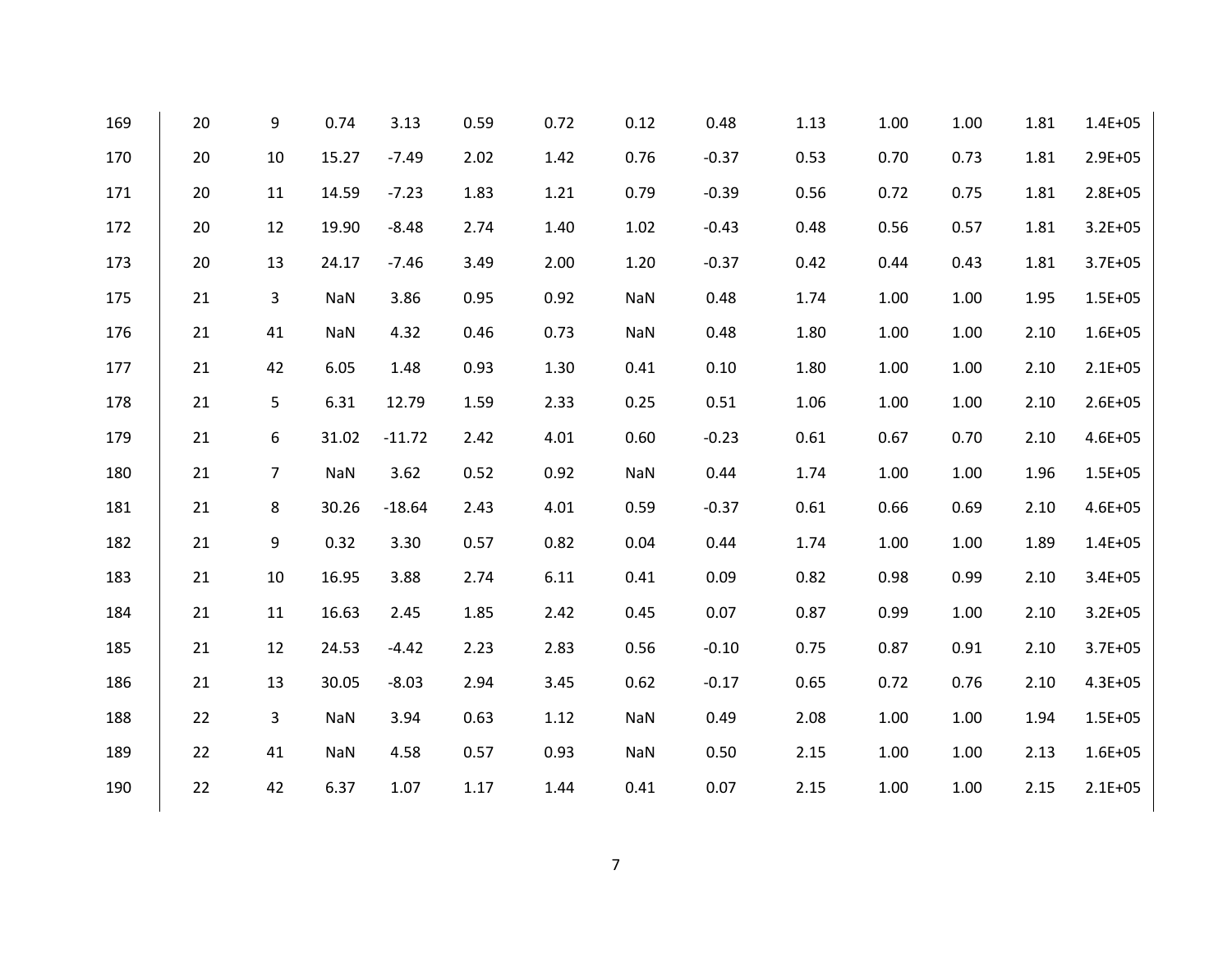| 191 | 22 | 5              | 6.86       | 16.48    | 1.39 | 2.67 | 0.21 | 0.51    | 1.27 | 1.00 | 1.00 | 2.38 | $3.0E + 05$ |
|-----|----|----------------|------------|----------|------|------|------|---------|------|------|------|------|-------------|
| 192 | 22 | 6              | 35.66      | 0.97     | 3.49 | 7.78 | 0.44 | 0.01    | 0.73 | 0.81 | 0.85 | 2.41 | $5.3E + 05$ |
| 193 | 22 | $\overline{7}$ | <b>NaN</b> | 3.79     | 0.62 | 1.07 | NaN  | 0.47    | 2.08 | 1.00 | 1.00 | 1.95 | $1.5E + 05$ |
| 194 | 22 | 8              | 35.92      | $-2.20$  | 3.68 | 8.32 | 0.45 | $-0.03$ | 0.73 | 0.80 | 0.84 | 2.41 | $5.2E + 05$ |
| 195 | 22 | 9              | <b>NaN</b> | 3.49     | 0.67 | 1.04 | NaN  | 0.47    | 2.08 | 1.00 | 1.00 | 1.87 | $1.4E + 05$ |
| 196 | 22 | 10             | 18.21      | 15.69    | 2.39 | 3.67 | 0.33 | 0.29    | 0.98 | 1.00 | 1.00 | 2.40 | $3.9E + 05$ |
| 197 | 22 | 11             | 21.43      | 2.62     | 2.43 | 2.45 | 0.44 | 0.05    | 1.04 | 1.00 | 1.00 | 2.41 | $3.7E + 05$ |
| 198 | 22 | 12             | 31.21      | 6.08     | 3.90 | 4.34 | 0.48 | 0.09    | 0.89 | 0.99 | 0.99 | 2.41 | $4.3E + 05$ |
| 199 | 22 | 13             | 35.85      | 7.14     | 4.93 | 6.56 | 0.48 | 0.09    | 0.78 | 0.87 | 0.90 | 2.41 | $4.9E + 05$ |
| 201 | 23 | 3              | <b>NaN</b> | 2.65     | 0.31 | 0.51 | NaN  | 0.55    | 1.24 | 1.00 | 1.00 | 1.51 | $1.2E + 05$ |
| 202 | 23 | 41             | <b>NaN</b> | 2.57     | 0.28 | 0.68 | NaN  | 0.56    | 1.29 | 1.00 | 1.00 | 1.51 | $1.1E + 05$ |
| 203 | 23 | 42             | 3.64       | 1.64     | 0.51 | 0.83 | 0.47 | 0.21    | 1.29 | 1.00 | 1.00 | 1.51 | $1.5E + 05$ |
| 204 | 23 | 5              | 4.10       | 2.31     | 1.18 | 1.29 | 0.35 | 0.20    | 0.76 | 0.89 | 0.93 | 1.51 | $1.9E + 05$ |
| 205 | 23 | 6              | 17.44      | $-9.60$  | 1.62 | 1.64 | 0.97 | $-0.53$ | 0.43 | 0.45 | 0.45 | 1.51 | $3.3E + 05$ |
| 206 | 23 | $\overline{7}$ | <b>NaN</b> | 2.50     | 0.33 | 0.51 | NaN  | 0.52    | 1.24 | 1.00 | 1.00 | 1.51 | $1.2E + 05$ |
| 207 | 23 | 8              | 17.52      | $-10.29$ | 1.70 | 1.77 | 0.99 | $-0.58$ | 0.43 | 0.45 | 0.44 | 1.51 | $3.3E + 05$ |
| 208 | 23 | 9              | 0.34       | 2.95     | 0.33 | 0.50 | 0.07 | 0.61    | 1.24 | 1.00 | 1.00 | 1.51 | $1.2E + 05$ |
| 209 | 23 | 10             | 10.48      | $-3.45$  | 1.17 | 1.17 | 0.64 | $-0.21$ | 0.59 | 0.76 | 0.80 | 1.51 | $2.4E + 05$ |
| 210 | 23 | 11             | 9.21       | $-1.54$  | 0.97 | 1.11 | 0.61 | $-0.10$ | 0.62 | 0.78 | 0.82 | 1.51 | $2.3E + 05$ |
| 211 | 23 | 12             | 13.84      | $-3.98$  | 1.38 | 1.26 | 0.85 | $-0.24$ | 0.54 | 0.62 | 0.65 | 1.51 | $2.7E + 05$ |
|     |    |                |            |          |      |      |      |         |      |      |      |      |             |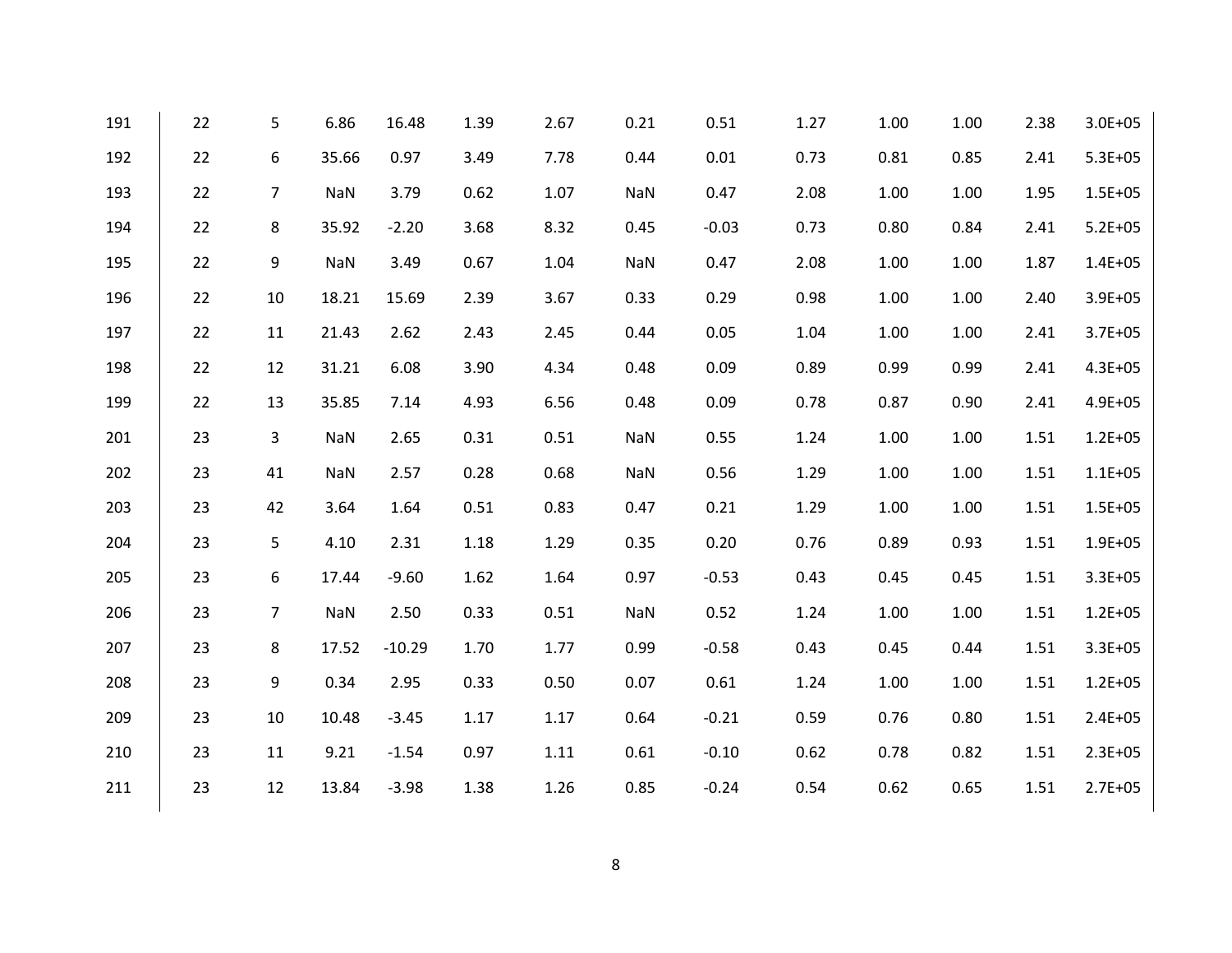| 212 | 23 | 13             | 16.70      | $-3.39$    | 1.87       | 1.31 | 0.99       | $-0.20$    | 0.47 | 0.49 | 0.49 | 1.51 | $3.1E + 05$ |
|-----|----|----------------|------------|------------|------------|------|------------|------------|------|------|------|------|-------------|
| 215 | 24 | 41             | 0.53       | NaN        | 0.23       | 0.15 | 1.11       | NaN        | 0.67 | 0.81 | 0.84 | 0.55 | $4.0E + 04$ |
| 216 | 24 | 42             | 1.12       | NaN        | 0.15       | 0.23 | 1.42       | NaN        | 0.67 | 0.79 | 0.83 | 0.55 | $5.4E + 04$ |
| 217 | 24 | 5              | 2.03       | $-0.81$    | 0.27       | 0.26 | 2.56       | $-1.02$    | 0.40 | 0.47 | 0.46 | 0.55 | $6.8E + 04$ |
| 218 | 24 | 6              | 3.15       | $-1.54$    | 0.47       | 0.50 | 3.02       | $-1.47$    | 0.23 | 0.20 | 0.16 | 0.54 | $1.2E + 05$ |
| 219 | 24 | $\overline{7}$ | 0.31       | <b>NaN</b> | 0.20       | 0.12 | 0.54       | <b>NaN</b> | 0.65 | 0.90 | 0.93 | 0.55 | $4.2E + 04$ |
| 220 | 24 | 8              | 2.83       | $-1.95$    | 0.39       | 0.49 | 2.83       | $-1.95$    | 0.23 | 0.19 | 0.16 | 0.54 | $1.2E + 05$ |
| 221 | 24 | 9              | 0.33       | NaN        | 0.24       | 0.14 | 0.57       | <b>NaN</b> | 0.65 | 0.93 | 0.96 | 0.55 | $4.2E + 04$ |
| 222 | 24 | 10             | 2.64       | $-2.56$    | 0.33       | 0.35 | 2.28       | $-2.21$    | 0.31 | 0.41 | 0.40 | 0.54 | 8.8E+04     |
| 223 | 24 | 11             | 2.23       | $-1.67$    | 0.29       | 0.24 | 2.14       | $-1.61$    | 0.33 | 0.42 | 0.40 | 0.55 | 8.3E+04     |
| 224 | 24 | 12             | 2.84       | $-1.66$    | 0.36       | 0.48 | 2.77       | $-1.62$    | 0.28 | 0.30 | 0.27 | 0.55 | $9.7E + 04$ |
| 225 | 24 | 13             | 3.12       | $-0.37$    | 0.39       | 0.59 | 3.18       | $-0.38$    | 0.24 | 0.22 | 0.18 | 0.55 | $1.1E + 05$ |
| 227 | 25 | 3              | NaN        | 0.42       | <b>NaN</b> | NaN  | NaN        | 3.10       | 1.39 | 1.00 | 1.00 | 0.24 | $1.8E + 04$ |
| 228 | 25 | 41             | <b>NaN</b> | 1.48       | <b>NaN</b> | NaN  | NaN        | 8.66       | 1.44 | 1.00 | 1.00 | 0.28 | $2.1E + 04$ |
| 229 | 25 | 42             | <b>NaN</b> | 1.25       | 0.11       | 0.07 | <b>NaN</b> | 4.41       | 1.44 | 1.00 | 1.00 | 0.28 | $2.8E + 04$ |
| 230 | 25 | 5              | 0.99       | 1.30       | 0.13       | 0.07 | 2.13       | 2.78       | 0.85 | 0.97 | 0.98 | 0.28 | $3.5E + 04$ |
| 231 | 25 | 6              | 1.51       | 2.53       | 0.25       | 0.25 | 1.98       | 3.32       | 0.49 | 0.52 | 0.52 | 0.28 | $6.1E + 04$ |
| 232 | 25 | $\overline{7}$ | <b>NaN</b> | 1.36       | <b>NaN</b> | NaN  | NaN        | 10.00      | 1.39 | 1.00 | 1.00 | 0.24 | 1.9E+04     |
| 233 | 25 | 8              | 1.30       | 1.38       | 0.23       | 0.25 | 1.74       | 1.84       | 0.49 | 0.51 | 0.51 | 0.28 | $6.1E + 04$ |
| 234 | 25 | 9              | NaN        | 1.20       | 0.11       | 0.06 | <b>NaN</b> | 10.09      | 1.39 | 1.00 | 1.00 | 0.23 | $1.7E + 04$ |
|     |    |                |            |            |            |      |            |            |      |      |      |      |             |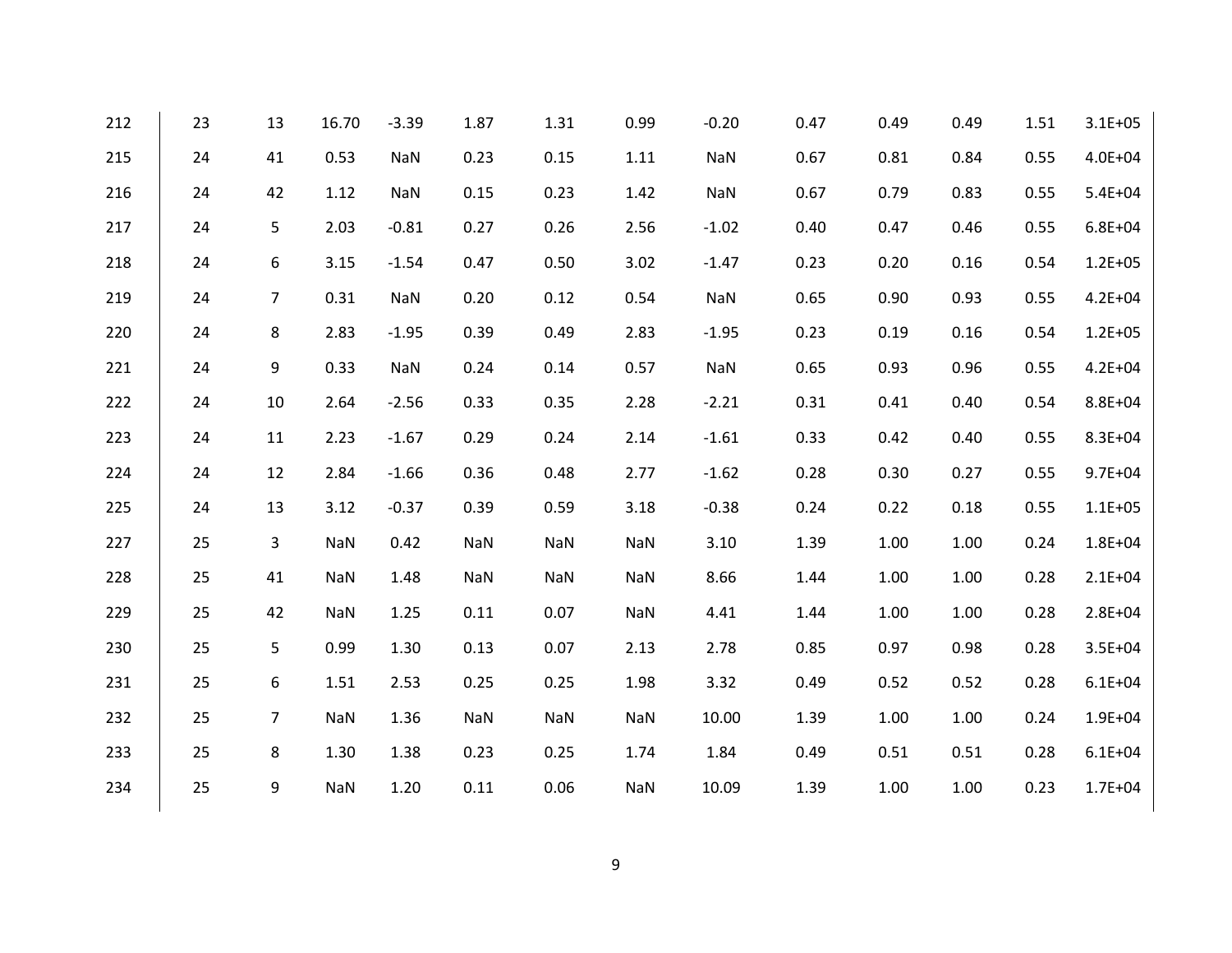| 235 | 25 | 10             | 1.96 | 6.23       | NaN  | NaN        | 2.90       | 9.23       | 0.66 | 0.84 | 0.88 | 0.28 | 4.5E+04     |
|-----|----|----------------|------|------------|------|------------|------------|------------|------|------|------|------|-------------|
| 236 | 25 | 11             | 1.47 | 1.00       | 0.18 | 0.09       | 2.39       | 1.63       | 0.70 | 0.86 | 0.90 | 0.28 | $4.3E + 04$ |
| 237 | 25 | 12             | 1.63 | 0.89       | 0.22 | 0.14       | 2.41       | 1.31       | 0.60 | 0.70 | 0.73 | 0.28 | $5.0E + 04$ |
| 238 | 25 | 13             | 1.59 | 2.44       | 0.23 | 0.21       | 2.22       | 3.41       | 0.52 | 0.56 | 0.57 | 0.28 | $5.7E + 04$ |
| 242 | 26 | 42             | 0.52 | <b>NaN</b> | 0.11 | 0.12       | 0.81       | <b>NaN</b> | 2.98 | 1.00 | 1.00 | 0.42 | $4.2E + 04$ |
| 243 | 26 | 5              | 0.70 | 0.89       | 0.16 | 0.21       | 0.44       | 0.56       | 1.75 | 1.00 | 1.00 | 0.51 | $6.3E + 04$ |
| 244 | 26 | 6              | 7.98 | 0.53       | 0.57 | 0.77       | 1.06       | 0.07       | 1.01 | 1.00 | 1.00 | 0.64 | $1.4E + 05$ |
| 246 | 26 | 8              | 8.95 | $-0.52$    | 0.54 | 0.41       | 1.17       | $-0.07$    | 1.01 | 1.00 | 1.00 | 0.64 | $1.4E + 05$ |
| 248 | 26 | 10             | 2.38 | 2.45       | 0.17 | 0.28       | 0.85       | 0.88       | 1.36 | 1.00 | 1.00 | 0.52 | 8.4E+04     |
| 249 | 26 | 11             | 1.86 | 0.34       | 0.25 | 0.17       | 0.75       | 0.14       | 1.44 | 1.00 | 1.00 | 0.52 | 8.0E+04     |
| 250 | 26 | 12             | 3.78 | 0.79       | 0.44 | 0.24       | 0.91       | 0.19       | 1.24 | 1.00 | 1.00 | 0.58 | $1.0E + 05$ |
| 251 | 26 | 13             | 6.56 | 1.02       | 0.54 | 0.30       | 1.04       | 0.16       | 1.08 | 1.00 | 1.00 | 0.63 | $1.3E + 05$ |
| 253 | 27 | 3              | NaN  | 1.18       | 0.11 | 0.11       | <b>NaN</b> | 3.09       | 4.43 | 1.00 | 1.00 | 0.41 | $3.1E + 04$ |
| 254 | 27 | 41             | NaN  | 1.27       | 0.11 | 0.15       | <b>NaN</b> | 2.55       | 4.59 | 1.00 | 1.00 | 0.48 | 3.6E+04     |
| 255 | 27 | 42             | 0.61 | 0.86       | 0.19 | 0.17       | 0.71       | 1.00       | 4.59 | 1.00 | 1.00 | 0.49 | 4.9E+04     |
| 256 | 27 | 5              | 0.73 | 2.19       | 0.21 | 0.42       | 0.32       | 0.96       | 2.70 | 1.00 | 1.00 | 0.61 | 7.6E+04     |
| 257 | 27 | 6              | 4.67 | 5.48       | 0.92 | 2.07       | 0.42       | 0.49       | 1.55 | 1.00 | 1.00 | 0.78 | $1.7E + 05$ |
| 258 | 27 | $\overline{7}$ | NaN  | 0.99       | NaN  | <b>NaN</b> | <b>NaN</b> | 2.55       | 4.43 | 1.00 | 1.00 | 0.41 | $3.2E + 04$ |
| 259 | 27 | 8              | 5.61 | 7.96       | 0.94 | 1.44       | 0.49       | 0.70       | 1.55 | 1.00 | 1.00 | 0.78 | $1.7E + 05$ |
| 260 | 27 | 9              | NaN  | 0.86       | 0.10 | 0.10       | <b>NaN</b> | 2.52       | 4.43 | 1.00 | 1.00 | 0.39 | $3.0E + 04$ |
|     |    |                |      |            |      |            |            |            |      |      |      |      |             |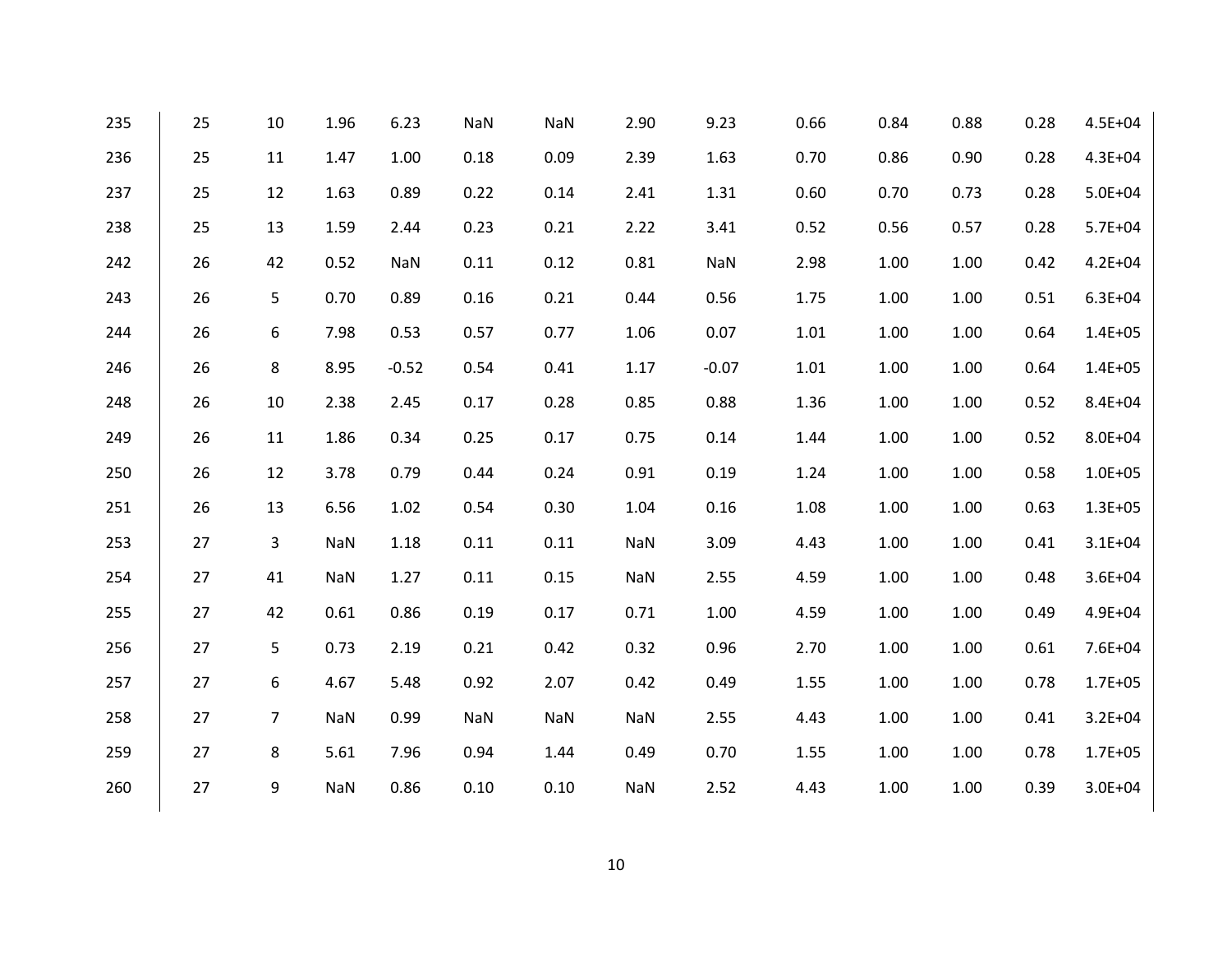| 261 | 27 | 10 | 2.76       | 7.83       | 0.39 | 0.58  | 0.69       | 1.96       | 2.09 | 1.00 | 1.00 | 0.63 | $1.0E + 05$ |
|-----|----|----|------------|------------|------|-------|------------|------------|------|------|------|------|-------------|
| 262 | 27 | 11 | 2.25       | 1.41       | 0.45 | 0.31  | 0.63       | 0.40       | 2.22 | 1.00 | 1.00 | 0.63 | $9.6E + 04$ |
| 263 | 27 | 12 | 4.17       | 2.12       | 0.64 | 0.43  | 0.70       | 0.35       | 1.91 | 1.00 | 1.00 | 0.70 | $1.2E + 05$ |
| 264 | 27 | 13 | 6.46       | 7.12       | 0.62 | 0.61  | 0.69       | 0.76       | 1.66 | 1.00 | 1.00 | 0.76 | $1.5E + 05$ |
| 266 | 28 | 3  | <b>NaN</b> | 0.32       | 0.23 | 0.15  | <b>NaN</b> | 0.71       | 5.92 | 1.00 | 1.00 | 0.45 | 3.4E+04     |
| 267 | 28 | 41 | <b>NaN</b> | 0.42       | 0.28 | 0.19  | <b>NaN</b> | 0.74       | 6.14 | 1.00 | 1.00 | 0.51 | 3.8E+04     |
| 268 | 28 | 42 | 0.77       | <b>NaN</b> | 0.35 | 0.22  | 0.78       | <b>NaN</b> | 6.14 | 1.00 | 1.00 | 0.52 | $5.2E + 04$ |
| 269 | 28 | 5  | 0.92       | 1.66       | 0.44 | 0.50  | 0.39       | 0.72       | 3.61 | 1.00 | 1.00 | 0.62 | 7.7E+04     |
| 270 | 28 | 6  | 5.52       | 4.59       | 1.26 | 2.35  | 0.47       | 0.39       | 2.07 | 1.00 | 1.00 | 0.79 | $1.7E + 05$ |
| 272 | 28 | 8  | 5.10       | 6.60       | 1.07 | 1.97  | 0.43       | 0.56       | 2.07 | 1.00 | 1.00 | 0.80 | $1.7E + 05$ |
| 274 | 28 | 10 | 3.90       | 6.40       | 0.61 | 1.11  | 0.95       | 1.55       | 2.79 | 1.00 | 1.00 | 0.64 | $1.0E + 05$ |
| 275 | 28 | 11 | 2.71       | 0.53       | 0.64 | 0.41  | 0.74       | 0.14       | 2.97 | 1.00 | 1.00 | 0.64 | $9.7E + 04$ |
| 276 | 28 | 12 | 4.63       | 1.18       | 1.04 | 0.59  | 0.75       | 0.19       | 2.55 | 1.00 | 1.00 | 0.71 | $1.3E + 05$ |
| 277 | 28 | 13 | 7.85       | 10.07      | 0.89 | 1.06  | 0.81       | 1.04       | 2.22 | 1.00 | 1.00 | 0.78 | $1.6E + 05$ |
| 279 | 13 | 10 | 34.84      | 17.00      | 5.66 | 13.22 | 0.40       | 0.20       | 0.90 | 1.00 | 1.00 | 3.15 | $5.1E + 05$ |
| 280 | 13 | 11 | 36.39      | 7.21       | 4.15 | 4.32  | 0.47       | 0.09       | 0.95 | 1.00 | 1.00 | 3.15 | $4.8E + 05$ |
| 281 | 13 | 12 | 52.29      | $-13.29$   | 4.29 | 2.99  | 0.53       | $-0.14$    | 0.82 | 0.93 | 0.96 | 3.15 | $5.6E + 05$ |
| 282 | 13 | 13 | 55.21      | $-21.43$   | 5.31 | 4.93  | 0.50       | $-0.20$    | 0.71 | 0.79 | 0.83 | 3.15 | $6.4E + 05$ |
| 284 | 14 | 10 | 27.87      | $-7.70$    | 2.55 | 2.29  | 0.55       | $-0.15$    | 0.67 | 0.85 | 0.89 | 2.59 | $4.2E + 05$ |
| 285 | 14 | 11 | 24.57      | $-8.20$    | 2.45 | 1.85  | 0.53       | $-0.18$    | 0.71 | 0.88 | 0.91 | 2.59 | $3.9E + 05$ |
|     |    |    |            |            |      |       |            |            |      |      |      |      |             |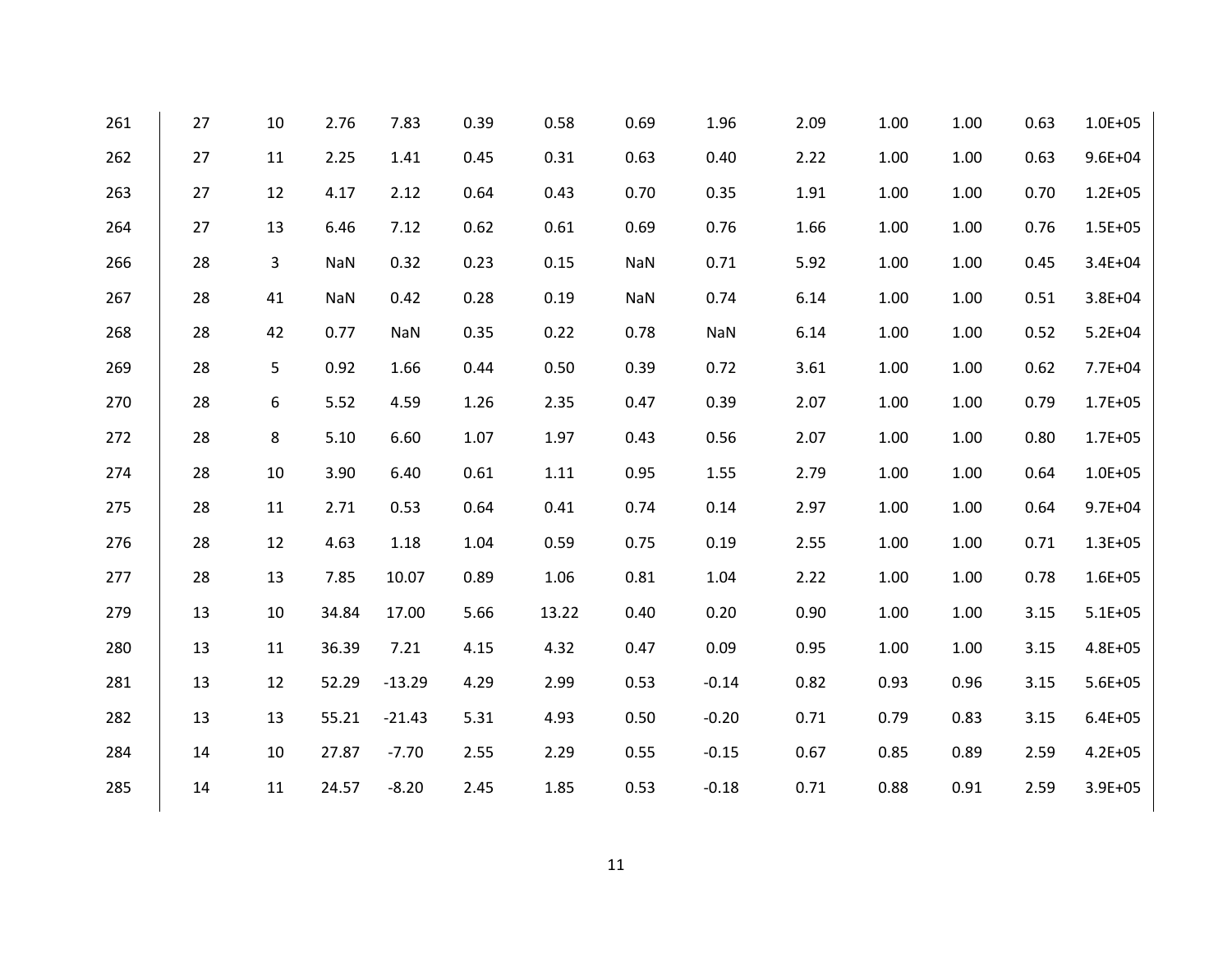| 286 | 14 | 12 | 35.32 | $-11.69$ | 3.50  | 2.40 | 0.69 | $-0.23$ | 0.61 | 0.71 | 0.75 | 2.59 | $4.6E + 05$ |
|-----|----|----|-------|----------|-------|------|------|---------|------|------|------|------|-------------|
| 287 | 14 | 13 | 40.43 | $-17.03$ | 5.36  | 3.52 | 0.75 | $-0.32$ | 0.53 | 0.58 | 0.59 | 2.59 | $5.3E + 05$ |
| 294 | 9  | 10 | 4.56  | $-1.03$  | 0.38  | 0.41 | 9.87 | $-2.24$ | 0.22 | 0.30 | 0.27 | 0.45 | 7.3E+04     |
| 295 | 9  | 11 | 2.48  | $-2.44$  | 0.79  | 0.64 | 6.04 | $-5.95$ | 0.23 | 0.30 | 0.27 | 0.45 | $6.9E + 04$ |
| 299 | 8  | 10 | 56.20 | $-7.86$  | 7.14  | 4.37 | 0.54 | $-0.08$ | 0.79 | 0.96 | 0.98 | 3.76 | $6.1E + 05$ |
| 300 | 8  | 11 | 51.78 | $-12.60$ | 6.51  | 3.47 | 0.55 | $-0.13$ | 0.84 | 0.98 | 0.99 | 3.76 | $5.7E + 05$ |
| 301 | 8  | 12 | 70.83 | $-13.71$ | 9.93  | 4.42 | 0.65 | $-0.13$ | 0.72 | 0.84 | 0.88 | 3.76 | $6.7E + 05$ |
| 303 | 11 | 10 | 18.99 | $-5.98$  | 3.82  | 1.78 | 1.05 | $-0.33$ | 0.44 | 0.58 | 0.60 | 2.02 | $3.3E + 05$ |
| 304 | 11 | 11 | 16.86 | $-4.73$  | 3.24  | 1.22 | 1.03 | $-0.29$ | 0.47 | 0.60 | 0.61 | 2.02 | $3.1E + 05$ |
| 305 | 11 | 12 | 22.89 | $-3.76$  | 4.75  | 1.82 | 1.34 | $-0.22$ | 0.40 | 0.46 | 0.45 | 2.02 | $3.6E + 05$ |
| 306 | 11 | 13 | 26.08 | $-7.26$  | 6.31  | 3.21 | 1.53 | $-0.43$ | 0.35 | 0.35 | 0.32 | 2.02 | $4.1E + 05$ |
| 308 | 12 | 10 | 37.11 | $-2.47$  | 5.83  | 3.02 | 1.07 | $-0.07$ | 0.46 | 0.61 | 0.63 | 2.74 | $4.4E + 05$ |
| 309 | 12 | 11 | 33.47 | $-5.88$  | 5.13  | 2.46 | 1.01 | $-0.18$ | 0.49 | 0.62 | 0.64 | 2.80 | $4.3E + 05$ |
| 310 | 12 | 12 | 47.29 | $-2.75$  | 7.93  | 2.81 | 1.29 | $-0.08$ | 0.42 | 0.48 | 0.47 | 2.89 | $5.1E + 05$ |
| 311 | 12 | 13 | 54.88 | $-8.22$  | 11.27 | 4.53 | 1.42 | $-0.21$ | 0.37 | 0.37 | 0.34 | 2.95 | $6.0E + 05$ |
| 313 | 25 | 10 | 1.55  | $-1.61$  | 0.19  | 0.12 | 1.90 | $-1.97$ | 0.66 | 0.84 | 0.88 | 0.31 | $5.0E + 04$ |
| 314 | 25 | 11 | 1.53  | $-0.70$  | 0.19  | 0.10 | 2.06 | $-0.95$ | 0.70 | 0.86 | 0.90 | 0.31 | $4.7E + 04$ |
| 315 | 25 | 12 | 1.77  | $-0.66$  | 0.23  | 0.16 | 2.15 | $-0.80$ | 0.60 | 0.70 | 0.73 | 0.31 | $5.5E + 04$ |
| 316 | 25 | 13 | 1.47  | $-0.68$  | 0.21  | 0.20 | 1.70 | $-0.79$ | 0.52 | 0.56 | 0.57 | 0.31 | $6.3E + 04$ |
|     |    |    |       |          |       |      |      |         |      |      |      |      |             |